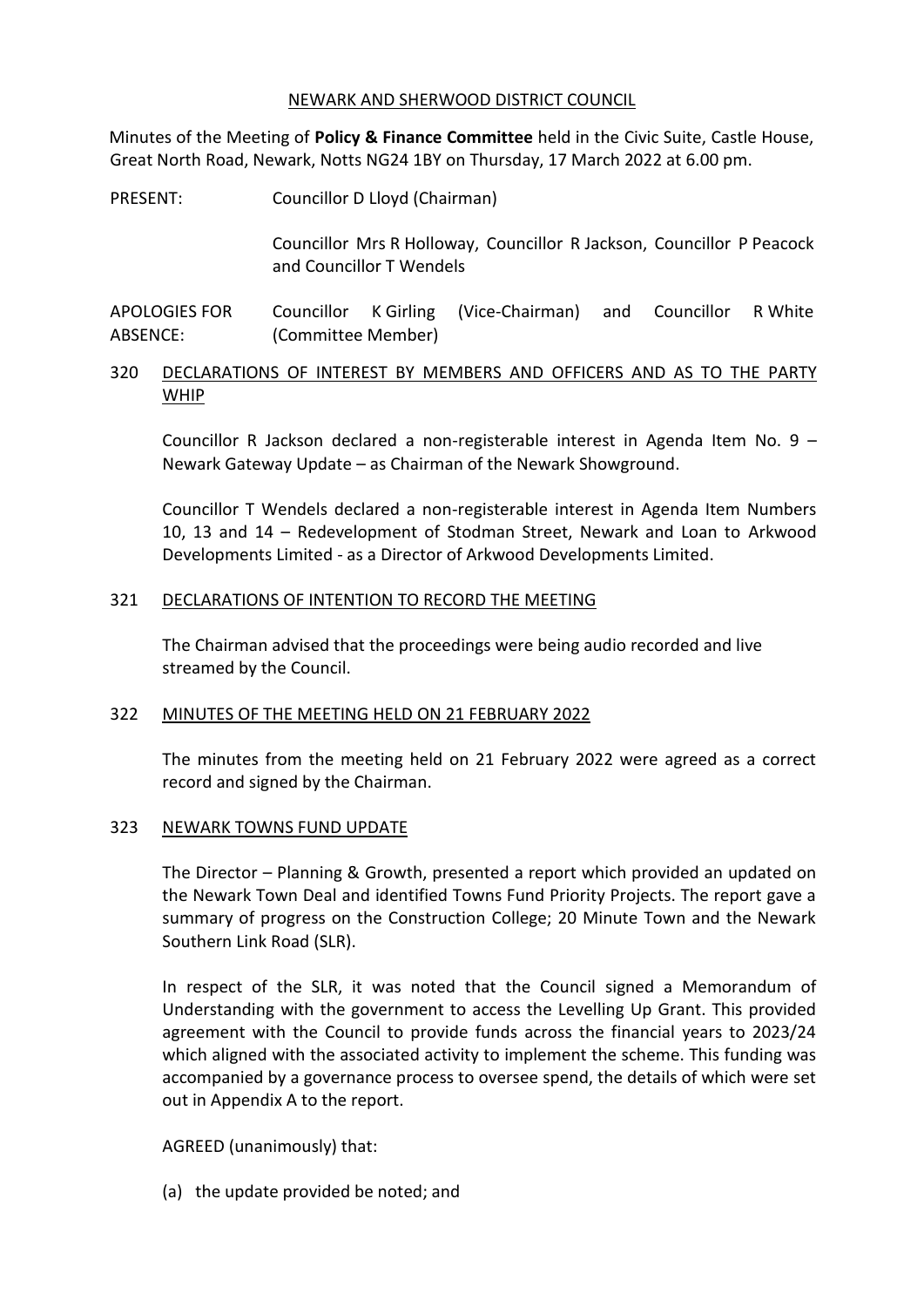(b) the proposed Governance arrangements for managing public grant received for the Newark Southern Link Road (SLR), as detailed at Appendix A to the report, be approved.

## Reason for Decision

To continue the development of the Newark Towns Strategy and Investment Plan.

## 324 CASTLE GATEHOUSE PROJECT UPDATE

The Town Investment Project Manager presented a report which updated Members on the progress of the Castle Gatehouse project and which sought approval for the Outline Business Case to be progressed into a Summary Document and, subject to assurance, submitted to the Department of Levelling Up, Housing & Communities in order to draw down the funds.

The report set out the objectives for the redevelopment project and next steps with estimated costs, including the detail of if the bid to the National Heritage Lottery Fund were to be successful.

AGREED (unanimously) that:

- (a) the progress and next steps of the Castle Gatehouse project be noted;
- (b) the Committee approve, subject to assurance from the Council's Section 151 Officer (informed by Quod Consulting), that the Outline Business Case be progressed to a Summary Document for submission to DLUHC for the drawdown of funds; and
- (c) delegated authority be given to the Council's Section 151 Officer to assure any Full Business Case developed upon the receipt of a fully funded Castle Gatehouse scheme.

## Reason for Decision

To allow the delivery of the Castle Gatehouse programme and associated benefits and outputs for the wider community.

## 325 THE CULTURAL HEART OF NEWARK PROJECT

The Director - Planning & Growth presented a report which updated Members on the progress of the Cultural Heart of Newark project within the Newark Towns Fund. The report sought approval for the Outline Business Case to be progressed into a Summary Document and subject to assurance, submitted to the Department of Levelling Up, Housing and Communities in order to draw down the funds and develop a Full Business Case (FBC) in 2022/2023. Through activity infrastructure and where possible public realm enhancement, the project intended to drive town centre regeneration through an enhanced and new events programme led by Newark Town Council.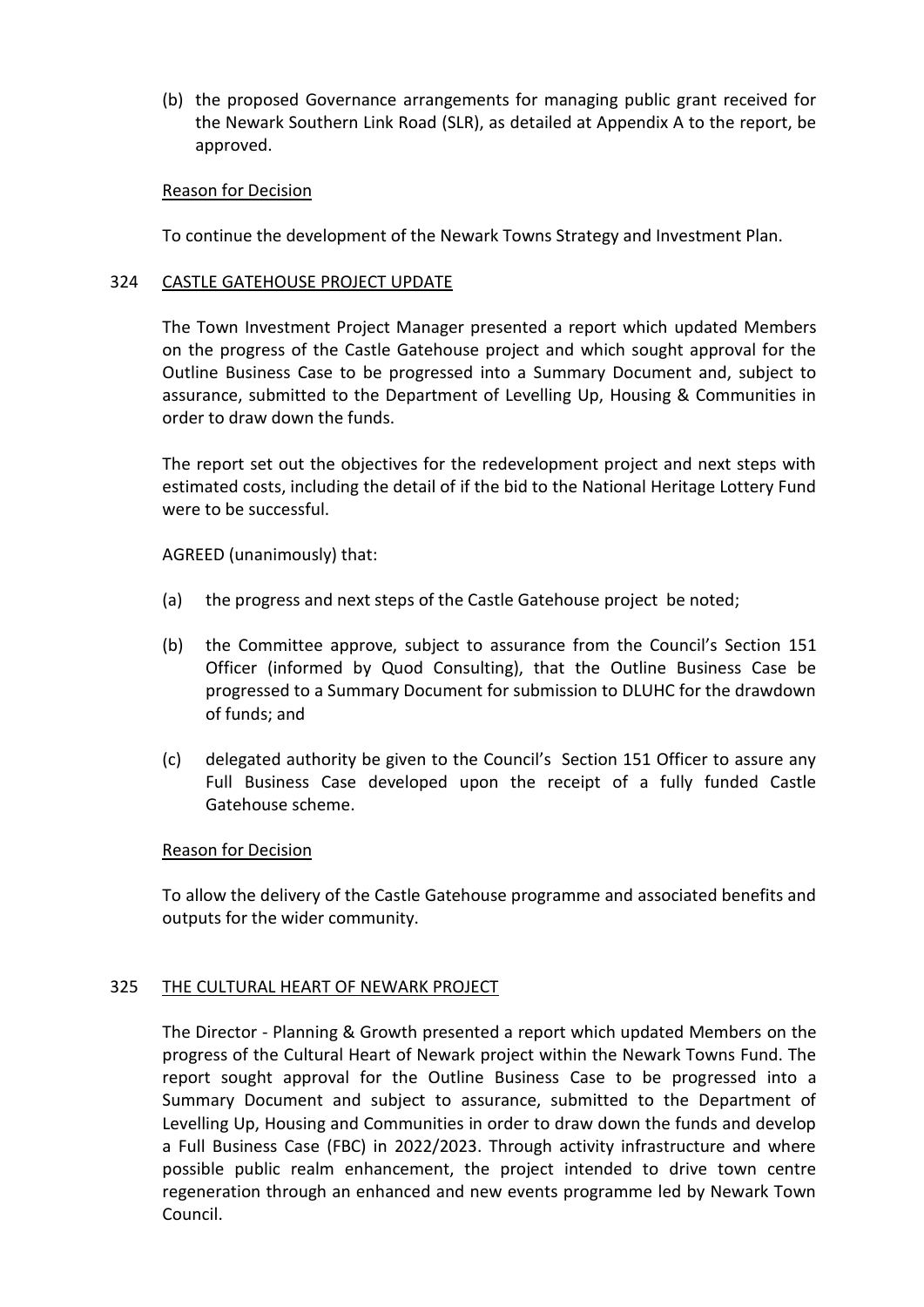Subject to approval, the project had been allocated a budget of £2.1m from the Newark Town Deal comprising £1.5m capital investment and £600k for revenue costs distributed over three financial years. The report outlined next steps in partnership with the Town Council to deliver the project.

AGREED (unanimously) that:

- (a) delegated authority be given to the Council's Section 151 Officer (informed by Quod Consulting) for approval of the Outline Business Case and progression of a Summary Document for submission to DLUHC for the drawdown of funds; and
- (b) delegated authority be given to the Council's Section 151 Officer to assure the Full Business Case when completed.

# Reason for Decision

To progress the project towards Full Business Case in 2022/2023.

## 326 NEWARK GATEWAY UPDATE

The Director - Planning & Growth presented a report which provided an update on the Newark Gateway site, including the International Air & Space Training Institute (IASTI©) and SiScLog Towns Fund projects.

In respect of the IASTI©, it was reported that terms had now been agreed between the Council and Lincoln College Group for a long lease of part of the former livestock market. Details of the terms were detailed in the exempt appendix to the report. It was noted that the IASTI© could proceed subject to this land deal and development of the full business case, as it was not reliant on or materially affected by the A46 Newark Northern Bypass considerations.

The report also provided an update in respect of the A46 preferred route announcement and the impact on the current lorry park to the degree to which this could facilitate relocation. It was noted that the current preferred site remained the Newark Showground. The Committee also noted that the preferred route announcement had affected the timetable for the SScLog project. The revised timetable was detailed in the report. The report also advised that there remained a third party who were interested in re-establishing a livestock market in Newark but a deliverable site was still to be identified.

AGREED (unanimously) that:

- (a) the progress and next steps for the Newark Gateway be noted; and
- (b) the addition of £500,000 to the Capital Programme to release to the Lincoln College Group as seedcorn funding to progress the IASTI project through RIBA stages 3 and 4, to be funded from Towns Fund allocation, be approved on the signing of an appropriate grant funding agreement.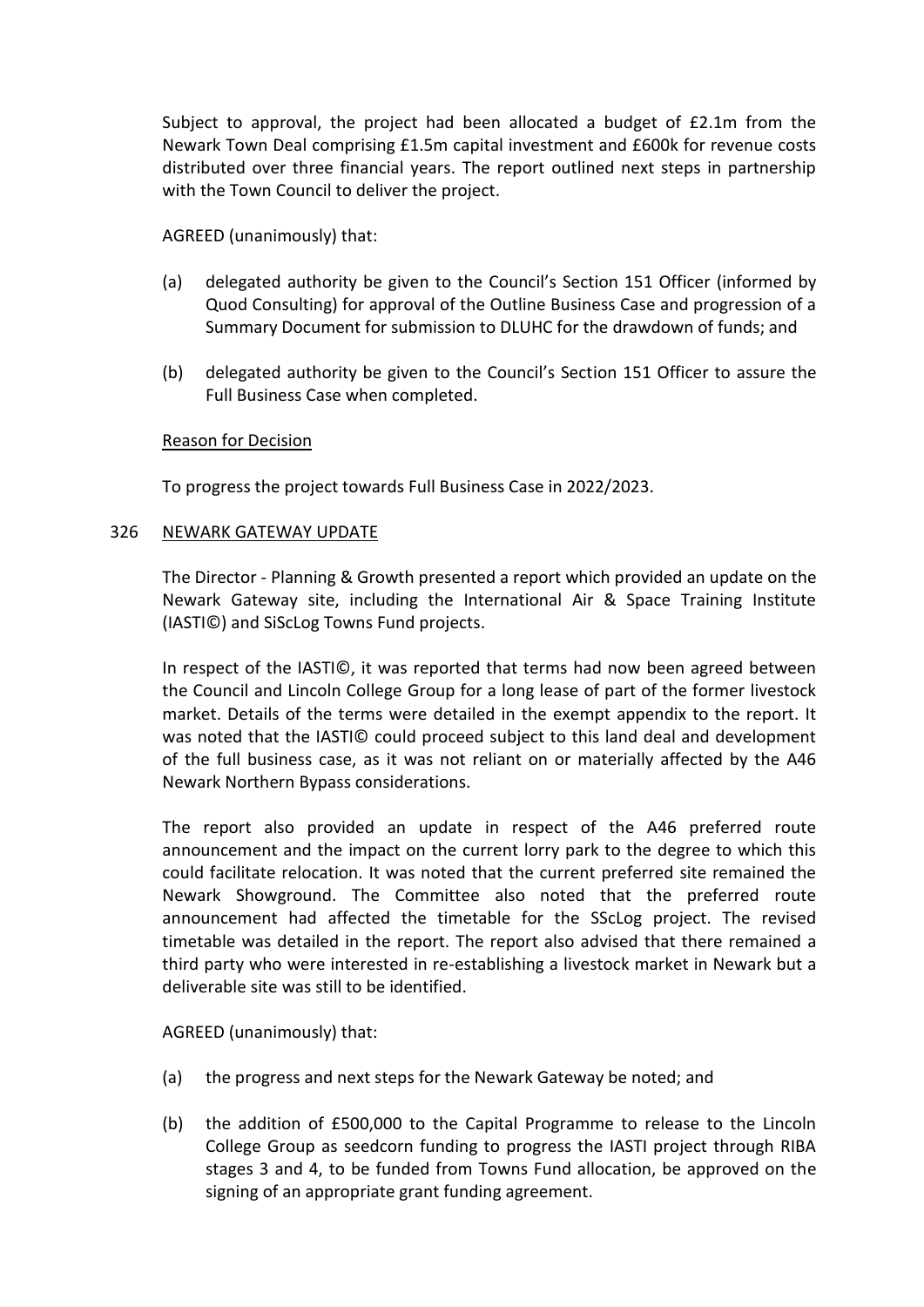## Reason for Decision

To continue the development the Newark Towns Strategy and Investment Plan.

## 327 REDEVELOPMENT OF 32 STODMAN STREET, NEWARK

The Business Manager – Economic Growth and Visitor Economy presented a report which updated Members on the progress of the 32 Stodman Street, Newark, redevelopment scheme, including the Green Book compliant Full Business Case. The report also sought approval for the appropriate disposal route and to progress the development to construction phase. Given the commercial sensitivities, the redacted figures and statements in the report were referenced in the exempt appendix.

The report set out the background information to the site and how the Council acquired ownership in since late March 2020 given the lack of commercial interest. In July 2020 the Newark Town Board proposed that the project to repurpose the building to provide commercial and retail units alongside new residential property, be put forward as one of ten priority projects as part of the Town Deal. Following the awarding of funding a full business case had now been completed and the key delivery and regeneration points were detailed in the report.

It was considered that the Council was now in sufficient receipt of information and regulatory approvals to be able to select its preferred disposal route and party, which was recommended to be a direct sale to Arkwood Developments on the basis of an Agreement to Lease prior to the commencement of development alongside a Lease which commits Arkwood to purchasing all of the residential units for an agreed purchase price upon practical completion.

AGREED (unanimously) that:

- (a) the exclusive disposal of 32 Stodman Street to Arkwood Developments Ltd. via an Agreement to Lease and Lease disposal route as detailed above, for the consideration of  $E$ , be approved subject to planning;
- (b) delegated authority be given to the Chief Executive to negotiate timings of receipts, and conclude other terms in consultation with the Monitoring Officer, Deputy Section 151 Officer and Business Manager for Corporate Services; and
- (c) subject to (a and b) above, the commencement of the commissioning process to appoint contractors to build out the redevelopment proposals within the capital funding envelope of £9.068m be approved

## Reason for Decision

To allow the progression of the redevelopment of 32 Stodman Street, Newark.

(Having declared an interest, Councillor T Wendels left the meeting prior to the consideration of this item and for the remainder of the business at the meeting).